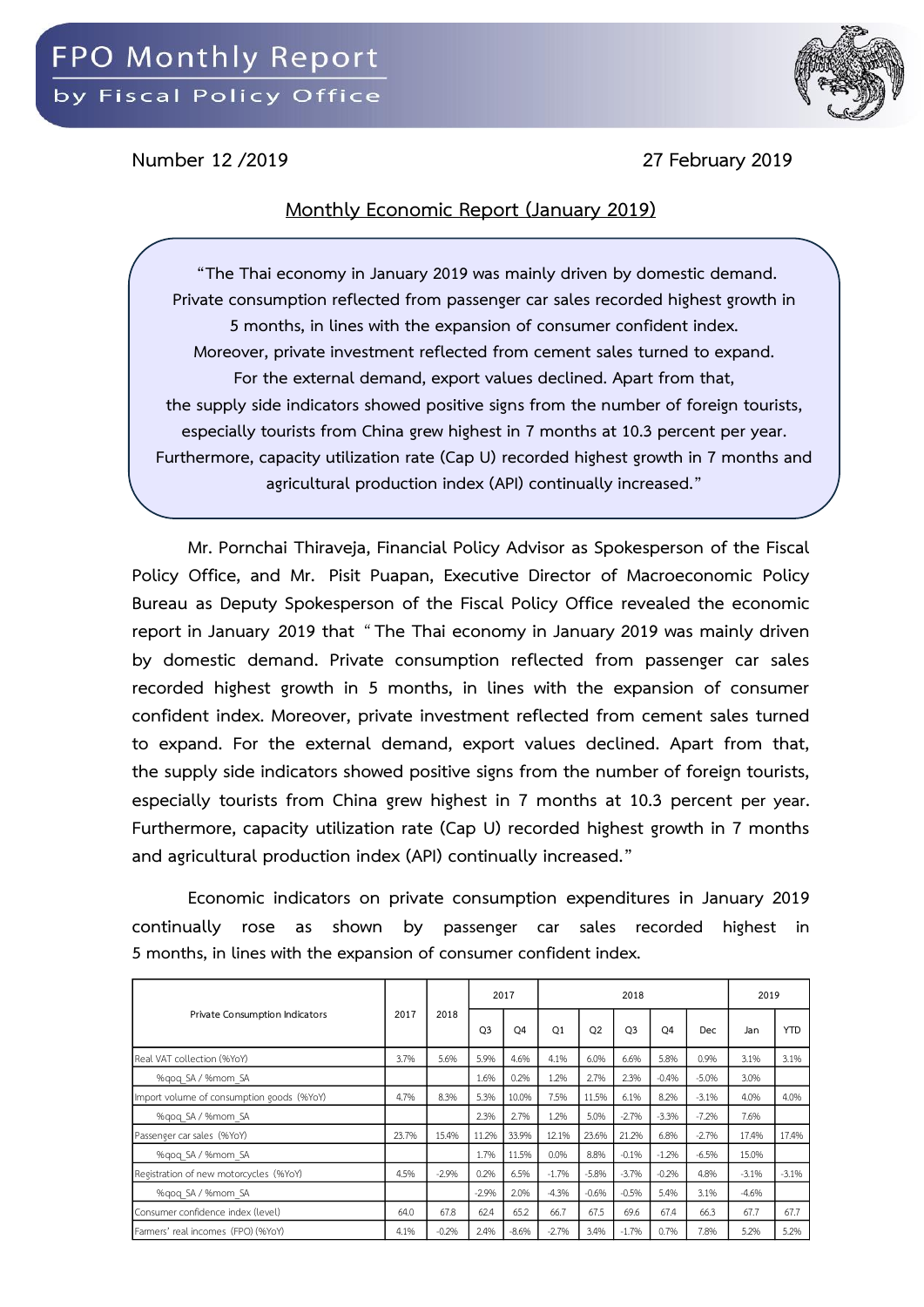**Economic indicators on private investment in January 2019 showed expanding sign especially in equipment and machinery sector reflected from commercial car sales** recorded the double-digit expansion of 17.3 percent per year. Moreover, cement **sales grew by 5.5 percent per year.**

|                                          | 2017    | 2018  |                | 2017    |                |                | 2018           |                |         | 2019    |            |  |
|------------------------------------------|---------|-------|----------------|---------|----------------|----------------|----------------|----------------|---------|---------|------------|--|
| Private Investment Indicators            |         |       | O <sub>3</sub> | O4      | O <sub>1</sub> | O <sub>2</sub> | O <sub>3</sub> | O <sub>4</sub> | Dec     | Jan     | <b>YTD</b> |  |
| Machinery and equipment sector           |         |       |                |         |                |                |                |                |         |         |            |  |
| Import volume of capital goods (%YoY)    | 6.3%    | 3.5%  | 8.4%           | 6.2%    | 9.1%           | 5.6%           | $-0.9%$        | 0.7%           | $-3.6%$ | $-3.7%$ | $-3.7%$    |  |
| %gog SA / %mom SA                        |         |       | 3.3%           | $-0.6%$ | 3.9%           | $-0.8%$        | $-3.2%$        | 0.2%           | $-7.5%$ | 0.4%    |            |  |
| Commercial car sales (%YoY)              | 7.5%    | 22.2% | 12.8%          | 9.5%    | 13.0%          | 28.2%          | 22.8%          | 25.0%          | 16.6%   | 17.3%   | 17.3%      |  |
| %gog SA / %mom SA                        |         |       | 5.3%           | $-0.8%$ | 7.6%           | 14.0%          | 0.8%           | 1.3%           | $-4.2%$ | 0.7%    |            |  |
| Construction sector                      |         |       |                |         |                |                |                |                |         |         |            |  |
| Real estate tax collection (%YoY)        | $-0.9%$ | 13.7% | 12.3%          | 3.1%    | 14.8%          | 16.8%          | 14.9%          | 9.4%           | 10.5%   | 15.2%   | 15.2%      |  |
| %gog SA / %mom SA                        |         |       | 6.2%           | $-2.0%$ | 7.0%           | 4.7%           | 4.8%           | $-6.7%$        | 4.5%    | 9.4%    |            |  |
| Cement sales (%YoY)                      | 1.3%    | 4.9%  | 3.5%           | 3.1%    | 1.6%           | 4.0%           | 8.8%           | 5.6%           | $-1.4%$ | 5.5%    | 5.5%       |  |
| %gog SA / %mom SA                        |         |       | 0.9%           | 2.8%    | 0.5%           | $-0.1%$        | 5.7%           | $-0.5%$        | $-6.4%$ | 4.8%    |            |  |
| Construction material price index (%YoY) | 1.9%    | 2.6%  | 3.0%           | 3.6%    | 2.8%           | 3.6%           | 3.2%           | 1.0%           | 0.5%    | $-0.3%$ | $-0.3%$    |  |

**For the fiscal sector, total government expenditure** in January 2019 was amounted at 304.9 billion baht and annual budgetary expenditure was disbursed at 286.5 billion baht as a result of current expenditure which was disbursed at 256.4 billion baht, capital expenditure which was disbursed at 30.1 billion baht, and carry-over budget which was disbursed at 18.4 billion baht**.**

|                                                   |         | FY2018  |               |               | FY2018        |               | FY2019        |            |       |             |  |  |
|---------------------------------------------------|---------|---------|---------------|---------------|---------------|---------------|---------------|------------|-------|-------------|--|--|
| <b>Fiscal Sector Indicators</b><br>(Billion Baht) | FY2017  |         | Q1/<br>FY2018 | Q2/<br>FY2018 | Q3/<br>FY2018 | Q4/<br>FY2018 | Q1/<br>FY2019 | <b>Dec</b> | Jan   | <b>FYTD</b> |  |  |
| Total Expenditure                                 | 2,890.5 | 3,007.2 | 967.5         | 630.7         | 738.4         | 670.6         | 963.7         | 269.2      | 304.9 | 1,268.6     |  |  |
| (96YoY)                                           | 3.0%    | 4.0%    | $-0.2%$       | $-0.9%$       | 13.3%         | 5.9%          | $-0.4%$       | $-6.8%$    | 24.7% | 4.7%        |  |  |
| Annual Expenditure                                | 2,686.6 | 2,792.1 | 897.8         | 572.8         | 695.6         | 625.9         | 893.0         | 245.5      | 286.5 | 1,179.5     |  |  |
| (96YoY)                                           | 4.2%    | 3.9%    | 2.5%          | $-0.7%$       | 11.3%         | 2.8%          | $-0.5%$       | $-6.5%$    | 26.3% | 4.9%        |  |  |
| Current Expenditure                               | 2,305.8 | 2,411.8 | 810.6         | 479.2         | 603.7         | 518.3         | 817.7         | 214.0      | 256.4 | 1,074.1     |  |  |
| (96YoY)                                           | 4.1%    | 4.6%    | 3.4%          | 0.3%          | 11.5%         | 3.1%          | 0.9%          | $-5.6%$    | 28.0% | 6.2%        |  |  |
| Capital Expenditure                               | 380.8   | 380.3   | 87.2          | 93.6          | 91.9          | 107.6         | 75.2          | 31.5       | 30.1  | 105.3       |  |  |
| (96YoY)                                           | 4.4%    | $-0.1%$ | $-5.4%$       | $-5.2%$       | 10.0%         | 1.3%          | $-13.7%$      | $-12.2%$   | 13.8% | $-7.3%$     |  |  |
| Carry-over budget (last year)                     | 204.0   | 215.1   | 69.7          | 57.9          | 42.8          | 44.7          | 70.8          | 23.7       | 18.4  | 89.1        |  |  |

**External demand as reflected by export values in January 2019 was 18.9 billion USD decreased by -5.7 percent per year. Meanwhile, import values were 23.1 billion USD recording strong growth of 14 percent per year due to temporary impact from military training equipment import. However, without this, import values would have grown at 3.7 percent per year. As a result, trade balance in January 2019 showed a deficit of 4.032 billion USD. Excluding temporary military training equipment import (which is a non-BOP transaction and to be reexported in the coming months), trade balance would record lower deficit at 1.9 billion USD.**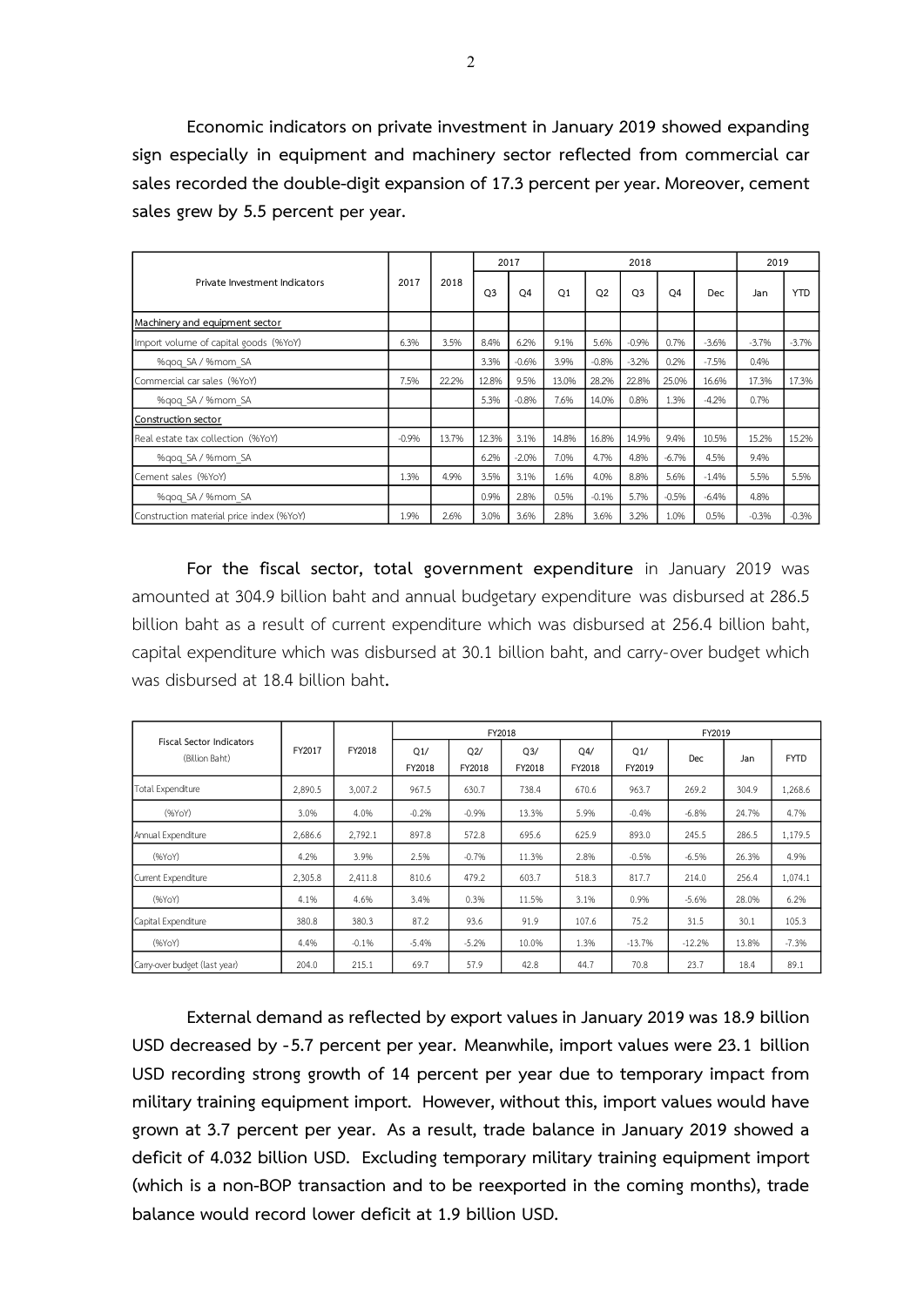| Main trading partners<br>(16 countries) | 2017    | 2018  | 2017<br>2018                                    |                |                |            |                         |                               |                |          |           | 2019       |  |  |
|-----------------------------------------|---------|-------|-------------------------------------------------|----------------|----------------|------------|-------------------------|-------------------------------|----------------|----------|-----------|------------|--|--|
| (Export shares 2017 >> 2018)            |         |       | Q1                                              | Q <sub>2</sub> | Q <sub>3</sub> | Q4         | Q1                      | Q <sub>2</sub>                | Q <sub>3</sub> | Q4       | Jan       | <b>YTD</b> |  |  |
| Exports to the world (%yoy)             | 9.9%    | 6.7%  | 4.8%                                            |                |                |            |                         | 10.7% 12.3% 11.6% 11.7% 10.9% | 3.0%           | 2.0%     | $-5.7%$   | $-5.7%$    |  |  |
| 1. China (12.4% >> 12.0%)               | 24.0%   | 2.3%  | 37.0% 26.6% 22.0% 14.1% 2.6%                    |                |                |            |                         | 15.8%                         | $-2.8%$        | $-4.6%$  | $-16.7\%$ | $-16.7%$   |  |  |
| 2. U.S.A. (11.2% >> 11.1%)              | 8.5%    | 5.4%  | 7.6%                                            | 7.2%           |                | 8.3% 10.7% | 9.1%                    | 6.7%                          | 0.0%           | 6.7%     | 8.3%      | 8.3%       |  |  |
| 3. Japan (9.4% >> 9.9%)                 | 7.7%    | 13.0% | $-3.6%$                                         |                | 16.4% 10.4%    | 9.1%       |                         | 24.7% 11.3%                   | 8.7%           | 8.4%     | 0.9%      | 0.9%       |  |  |
| 4. EU (9.1% >> 9.0%)                    | 8.1%    | 5.0%  | 8.7%                                            | 5.5%           |                |            | 6.8% 11.3% 10.6% 11.2%  |                               | 2.5%           | $-3.7%$  | $-4.8%$   | $-4.8%$    |  |  |
| 5. Australia (5.3% >> 5.1%)             | 3.5%    | 2.9%  | $-0.5%$                                         | $-2.0%$        |                |            |                         | 0.3% 17.4% 13.8% 10.3%        | $-3.3%$        | $-7.2%$  | $-6.5%$   | $-6.5%$    |  |  |
| 6. Hong Kong $(5.2\% >> 5.0\%)$         | 7.2%    | 1.8%  | 5.9%                                            | 13.1% 7.7%     |                | 2.8%       | 1.4%                    | 9.5%                          | 2.7%           | $-6.2%$  | $-15.3%$  | $-15.3%$   |  |  |
| 7. Vietnam (4.9% >> 5.1%)               |         |       | 22.9% 11.8% 23.4% 25.7% 25.8% 17.7% 18.5%       |                |                |            |                         | 6.7%                          | 13.1%          | 10.1%    | $-9.1%$   | $-9.1%$    |  |  |
| 8. Malaysia (4.4% >> 4.6%)              | 7.4%    | 12.4% | $-3.7%$                                         | 7.4%           |                |            |                         | 10.0% 16.5% 15.4% 12.1%       | 19.3%          | 3.5%     | $-2.0%$   | $-2.0%$    |  |  |
| 9. Middle East (3.8% >> 3.4%)           | $-1.8%$ |       | $-5.0\% -19.9\%$                                | 4.6%           | 5.0%           |            |                         | 7.1% 10.8% -10.3%             | $-5.4%$        | $-13.7%$ | $-8.3%$   | $-8.3%$    |  |  |
| 10. Indonesia (3.7% >> 4.0%)            | 8.2%    |       | 13.9% -7.7% 21.4% 2.6% 20.2% 20.1%              |                |                |            |                         | 9.7%                          | 17.5%          | 8.7%     | $-5.3%$   | $-5.3%$    |  |  |
| 11. Singapore (3.5% >> 3.7%)            | 0.8%    |       | 13.6% - 20.2% 34.2%                             |                |                |            | $-0.1\%$ $-1.9\%$ 12.3% | $-7.6%$                       | 24.9%          | 29.2%    | $-19.1%$  | $-19.1%$   |  |  |
| 12. Philippines (2.9% >> 3.1%)          | 8.6%    | 13.7% | 0.6%                                            | 6.2%           |                |            |                         | 8.6% 18.8% 14.0% 23.2%        | 23.3%          | $-3.2%$  | $-5.7%$   | $-5.7%$    |  |  |
| 13. Africa (2.9% >> 3.0%)               | 10.9%   | 9.7%  | 0.3%                                            |                |                |            |                         | 3.3% 19.7% 20.3% 20.7% 20.1%  | 4.1%           | $-2.9%$  | $-4.5%$   | $-4.5%$    |  |  |
| 14. India (2.7% >> 3.0%)                |         |       | 25.7% 17.3% 17.7% 13.0% 27.4% 46.3% 31.7% 27.3% |                |                |            |                         |                               | 13.8%          | $-0.2%$  | 3.1%      | 3.1%       |  |  |
| 15. South Korea (2.0% >> 1.9%)          | 14.4%   | 4.9%  | 23.2% 24.1% 11.8% 0.7%                          |                |                |            | 5.3%                    | 11.1%                         | 2.1%           | 0.8%     | 2.6%      | 2.6%       |  |  |
| 16. Taiwan (1.7% >> 1.6%)               | 19.0%   |       | $-1.3\%$ 16.4% 22.7% 24.9% 11.9% 11.4%          |                |                |            |                         | 1.5%                          | $-11.2%$       | $-5.5%$  | $-15.5%$  | $-15.5%$   |  |  |
| PS.ASEAN-9 (25.4% >> 27.1%)             | 8.9%    | 14.7% | 0.4%                                            |                |                |            |                         | 14.9% 9.6% 11.2% 14.8% 12.8%  | 22.3%          | 9.4%     | $-4.1%$   | $-4.1%$    |  |  |
| PS.ASEAN-5 (14.6% >> 15.5%)             | 6.1%    | 13.4% | $-8.5%$                                         |                |                |            | 17.1% 5.2% 13.2% 15.7%  | 8.2%                          | 21.0%          | 9.0%     | $-7.4%$   | $-7.4%$    |  |  |
| PS.Indochina-4 (10.6% >> 11.6%)         |         |       | 12.9% 16.6% 15.6% 11.7% 16.3% 8.9% 13.6% 19.8%  |                |                |            |                         |                               | 24.2%          | 9.9%     | 0.6%      | 0.6%       |  |  |

**Supply-side indicators showed positive sign from the number of foreign tourists, agricultural production index, and Thai industries sentiment index (TISI).**

| Supply Side Indicators                         | 2017 | 2018 | 2017  |         |       |                | 2019    |      |      |         |            |
|------------------------------------------------|------|------|-------|---------|-------|----------------|---------|------|------|---------|------------|
|                                                |      |      | Q3    | O4      | O1    | O <sub>2</sub> | O3      | O4   | Dec  | Jan     | <b>YTD</b> |
| Agricultural Production Index (%YoY) /6        | 7.0% | 6.2% | 16.9% | $-2.3%$ | 11.0% | 10.8%          | 2.7%    | 2.4% | 9.3% | 5.2%    | 5.2%       |
| Thai Industries Sentiment Index (TISI) (level) | 86.3 | 91.6 | 85.2  | 87.3    | 90.5  | 90.3           | 92.4    | 93.2 | 93.2 | 93.8    | 93.8       |
| Number of Inbound Foreign Tourists (%YoY)      | 9.4% | 7.5% | 7.7%  | 20.2%   | 15.5% | 8.4%           | 1.9%    | 4.3% | 7.7% | 4.9%    | 4.9%       |
| %gog SA / %mom SA                              |      |      | 3.6%  | 1.0%    | 4.1%  | $-0.6%$        | $-2.5%$ | 3.9% | 3.9% | $-0.6%$ |            |

**Internal economic stability remained favourable and external economic stability remained robust.**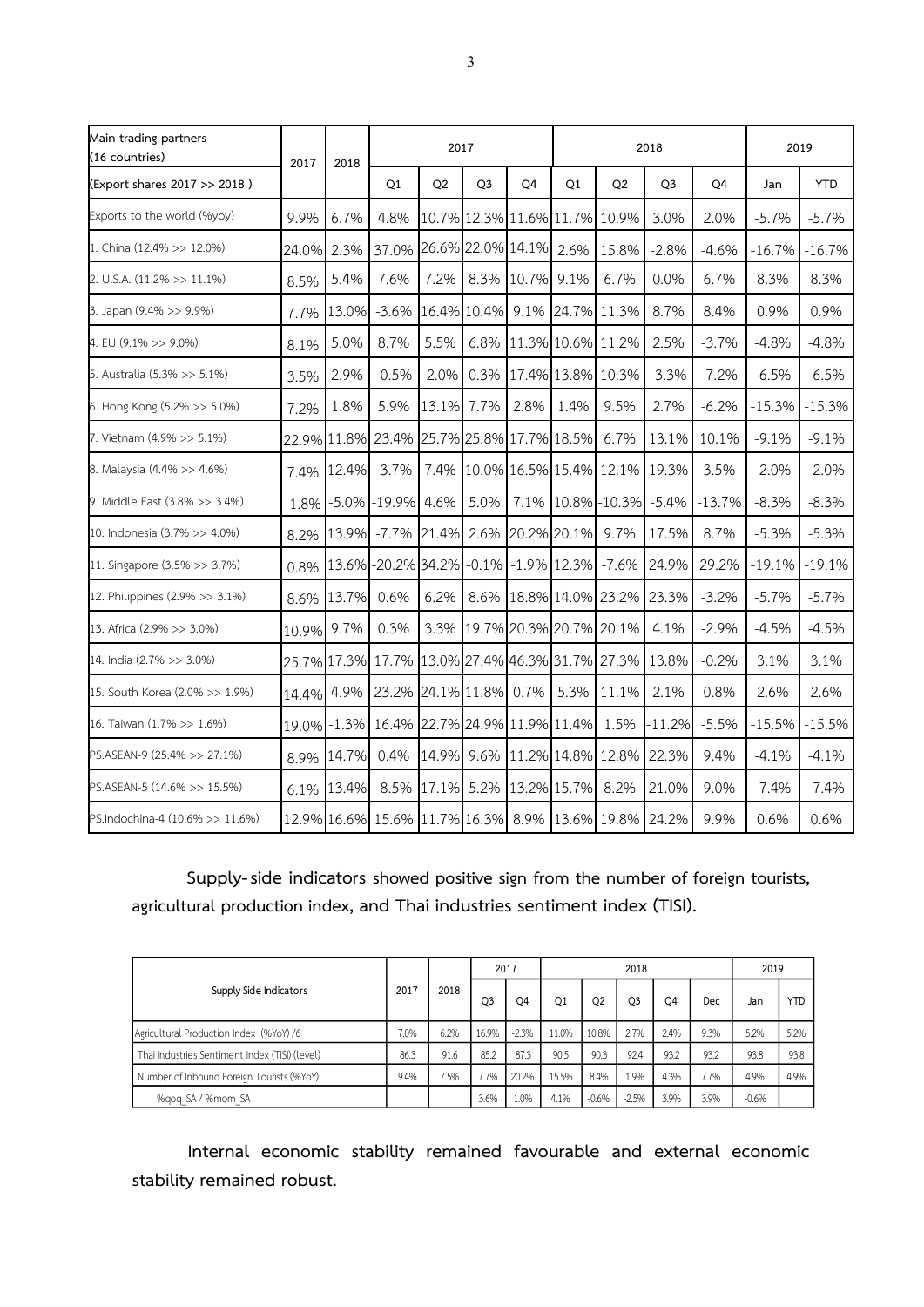| Macroeconomic stability indicators                         | 2017  | 2018  | 2017           |                |         |                | 2018           |                |         | 2019    |            |  |
|------------------------------------------------------------|-------|-------|----------------|----------------|---------|----------------|----------------|----------------|---------|---------|------------|--|
|                                                            |       |       | Q <sub>3</sub> | O <sub>4</sub> | Q1      | Q <sub>2</sub> | O <sub>3</sub> | O <sub>4</sub> | Dec     | Jan     | <b>YTD</b> |  |
| Internal Stability                                         |       |       |                |                |         |                |                |                |         |         |            |  |
| Unemployment rate (%)                                      | 1.2%  | 1.1%  | 1.2%           | 1.1%           | 1.3%    | 1.1%           | 1.0%           | 1.0%           | 0.9%    | 1.0%    | 1.0%       |  |
| Producer price index (%YoY)                                | 0.7%  | 0.4%  | $-0.5%$        | 0.0%           | $-1.5%$ | 0.6%           | 1.7%           | 0.7%           | $-0.5%$ | $-1.1%$ | $-1.1%$    |  |
| Headline inflation (%YoY)                                  | 0.7%  | 1.1%  | 0.4%           | 0.9%           | 0.6%    | 1.3%           | 1.5%           | 0.8%           | 0.4%    | 0.3%    | 0.3%       |  |
| Core inflation (%YoY)                                      | 0.6%  | 0.7%  | 0.5%           | 0.6%           | 0.6%    | 0.8%           | 0.8%           | 0.7%           | 0.7%    | 0.7%    | 0.7%       |  |
| Public debt (% of GDP)                                     | 41.2% | 41.8% | 41.9%          | 41.2%          | 41.2%   | 41.0%          | 41.7%          | 41.8%          | 41.8%   | N/A     | 41.8%      |  |
| <b>External Stability</b>                                  |       |       |                |                |         |                |                |                |         |         |            |  |
| Current Account Balance (Billion USD)                      | 50.2  | 34.4  | 14.9           | 12.4           | 15.1    | 6.5            | 4.2            | 8.5            | 5.0     | N/A     | 34.4       |  |
| International Reserves Position (Billion USD)              | 202.6 | 205.6 | 199.3          | 202.6          | 215.6   | 206.8          | 204.5          | 205.6          | 205.6   | 209.9   | 209.9      |  |
| Net Forward (Billion USD)                                  | 36.7  | 33.7  | 31.2           | 36.7           | 35.8    | 33.0           | 31.9           | 33.7           | 33.7    | 31.8    | 31.8       |  |
| International reserves to short term external debt (times) | 3.3   | 3.3   | 3.1            | 2.9            | 3.2     | 3.1            | 3.1            | 3.3            | 3.3     | N/A     | 3.3        |  |